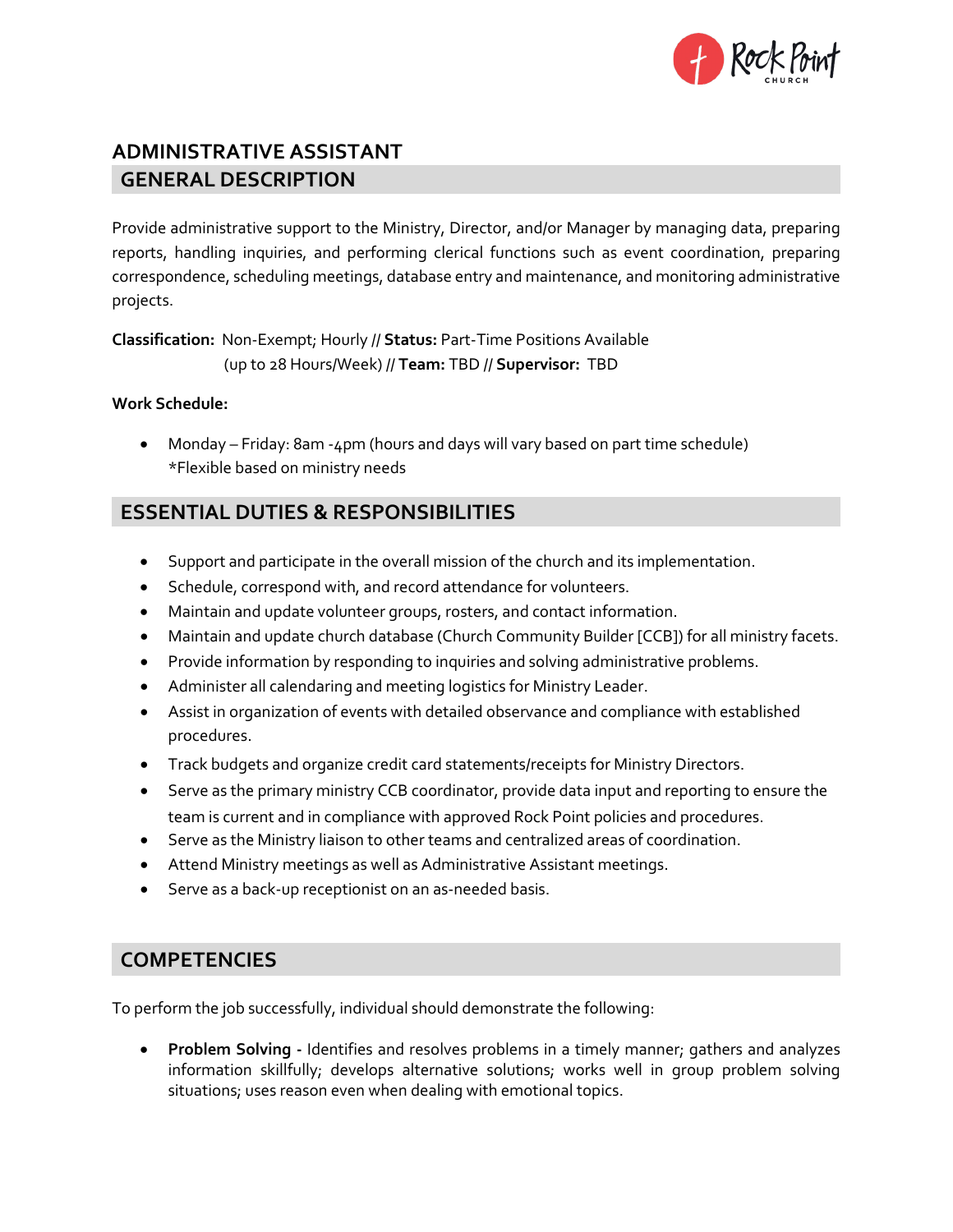

- **Customer Service** Manages difficult or emotional customer situations; responds promptly to customer needs; solicits customer feedback to improve service; responds to requests for service and assistance; meets commitments.
- **Interpersonal Skills** Focuses on solving conflict, not blaming; maintains confidentiality; listens to others without interrupting; keeps emotions under control; remains open to others' ideas and tries new things.
- **Oral Communication** Speaks clearly and persuasively in positive or negative situations; listens and gets clarification; responds well to questions; participates in meetings.
- **Teamwork** Balances team and individual responsibilities; exhibits objectively and openness to others' views; gives and welcomes feedback; contributes to building a positive team spirit; puts success of team above own interests; able to build morale and group commitments to goals and objectives; supports everyone's efforts to succeed.
- **Organizational Support -** Follows policies and procedures; completes administrative tasks correctly and on time; supports church's goals and values.
- **Judgment -** Displays willingness to make decisions; exhibits sound and accurate judgment; supports and explains reasoning for decisions; includes appropriate people in decision-making process; makes timely decisions.
- **Quality -** Demonstrates accuracy and thoroughness; looks for ways to improve and promote quality; applies feedback to improve performance; monitors own work to ensure quality.

### **REQUIRED CRITICAL SKILLS, TRAINING AND EDUCATION**

- Minimum of 2 years Administrative or Volunteer Experience
- High School Diploma or GED
- Proficient with computers, including Internet, Email, Microsoft Office
- Agrees and aligns with the vision, values, and doctrinal *Statement of Beliefs* of Rock Point Church. [\(http://rockpointchurch.com/statement-of-beliefs/\)](http://rockpointchurch.com/statement-of-beliefs/)

#### **PREFERRED REQUIREMENTS**

- Minimum 3 years Administrative Assistant Experience
- Proficient in Microsoft Office 365
- Working knowledge of Concur Expense System
- Working knowledge of Church Community Builder

#### **PHYSICAL REQUIREMENTS**

• While performing the duties of this job, the employee is regularly required to stand and walk and will occasionally be required to do some light lifting (up to 15 pounds).